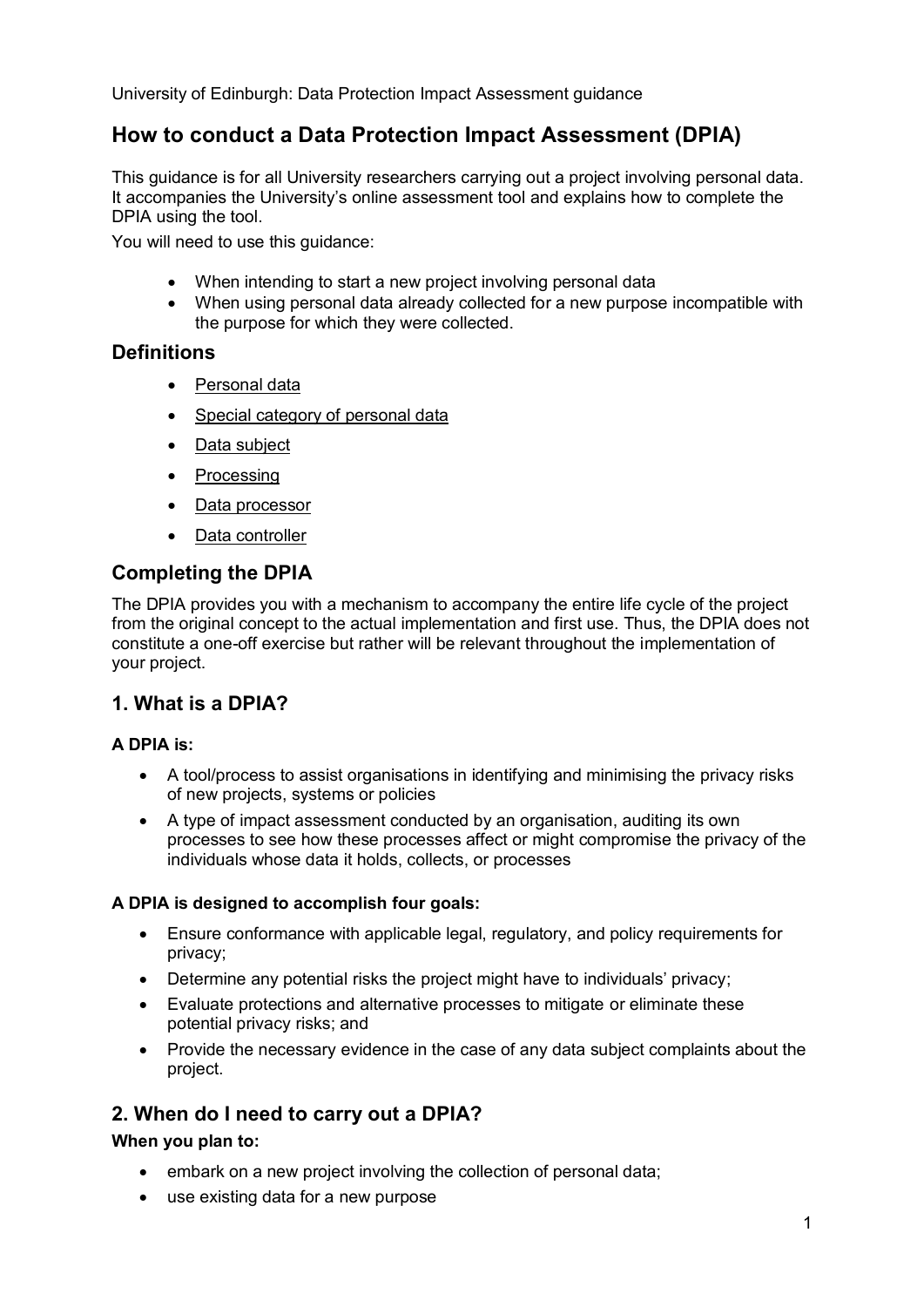### **3. What are the risks of not carrying out a DPIA?**

- The need to redesign all or major parts of the system/project.
- Collapse of the project due to adverse publicity.
- Loss of trust or reputation.
- Breach of data protection legislation and significant fines.
- Subsequent regulatory action by the Information Commissioner's Office (ICO) as a result of complaints received from data subjects.
- Legal action taken by individuals to sue the University.

### **4. How to carry out a DPIA**

In the remainder of the guidance below, yellow boxes contain instructions on the use of the online tool, while regular text provides legal guidance.

The online tool will provide four distinct sections that require to be completed, namely;

- Overview of research project
- Compliance with Privacy Laws
- Screening
- Risk Identification

### **The following offers a guide in the navigation of the online tool:**

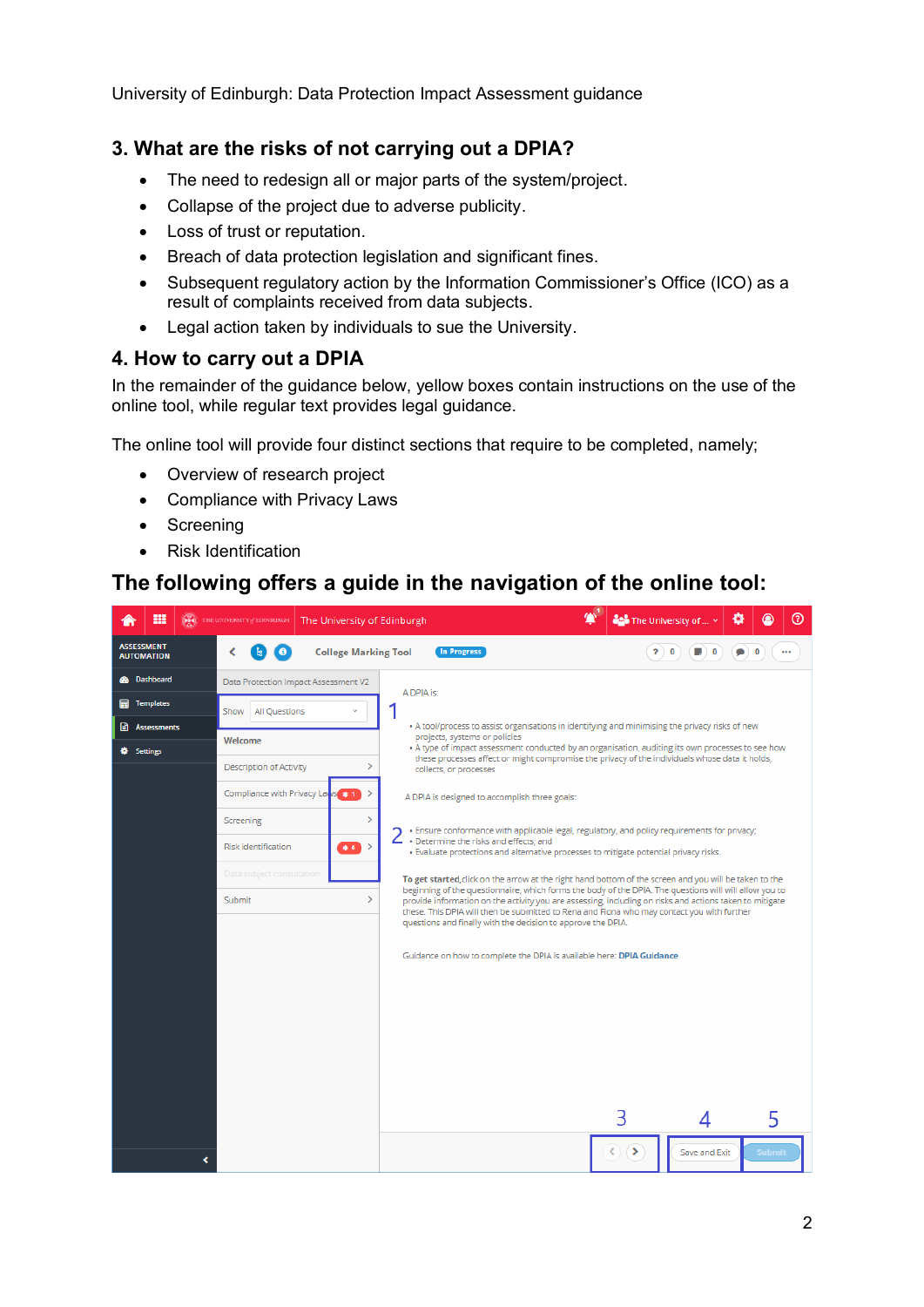## **1**

#### **Selecting a section to complete**

To select a specific section, click on one of the appropriate section descriptions within the column titled 'Data Protection Impact assessment'.

However, it is recommended that each section is completed in the order they are defined.

Please note that not all questions are visible in all sections at the beginning of an assessment.

A further filter is available to ease the identification of questions to be answered. By selecting the drop down associated with the Show option

|                                               | Research Data Protection Impact<br>Assessment V2 |                      |      |    |  |
|-----------------------------------------------|--------------------------------------------------|----------------------|------|----|--|
|                                               | Show                                             | All Questions        |      |    |  |
| Welcome                                       |                                                  |                      |      |    |  |
|                                               | Overview                                         |                      | $*2$ | -> |  |
| Compliance with Privacy Laws <b>**</b> 2<br>→ |                                                  |                      |      |    |  |
| Screening<br>* 12                             |                                                  |                      | >    |    |  |
| Risk identification<br>><br>۰.                |                                                  |                      |      |    |  |
|                                               |                                                  | <b>All Questions</b> |      |    |  |
|                                               |                                                  | ✔ All Questions      |      |    |  |
|                                               |                                                  | Required             |      |    |  |
|                                               |                                                  | Unanswered           |      |    |  |
|                                               |                                                  | Required and Unanswe |      |    |  |

# **2**

| <b>Mandatory Questions</b>                                                                                                                                                                                                                   |                  |
|----------------------------------------------------------------------------------------------------------------------------------------------------------------------------------------------------------------------------------------------|------------------|
| Please note that any of the numbered<br>questions containing a red asterisk,<br>indicates that this is a mandatory<br>question. All mandatory questions must                                                                                 |                  |
| be answered before it will be possible to<br>submit the DPIA for review.                                                                                                                                                                     | Research Outline |
| For information, the asterisk will remain<br>in place even after the question has<br>been completed.                                                                                                                                         |                  |
| <b>Progress of DPIA</b>                                                                                                                                                                                                                      |                  |
| The number displayed within the orange<br>box indicates the number of mandatory<br>questions still to be answered in each<br>section. This number may change based<br>on the answers given, and more<br>questions may then become available. |                  |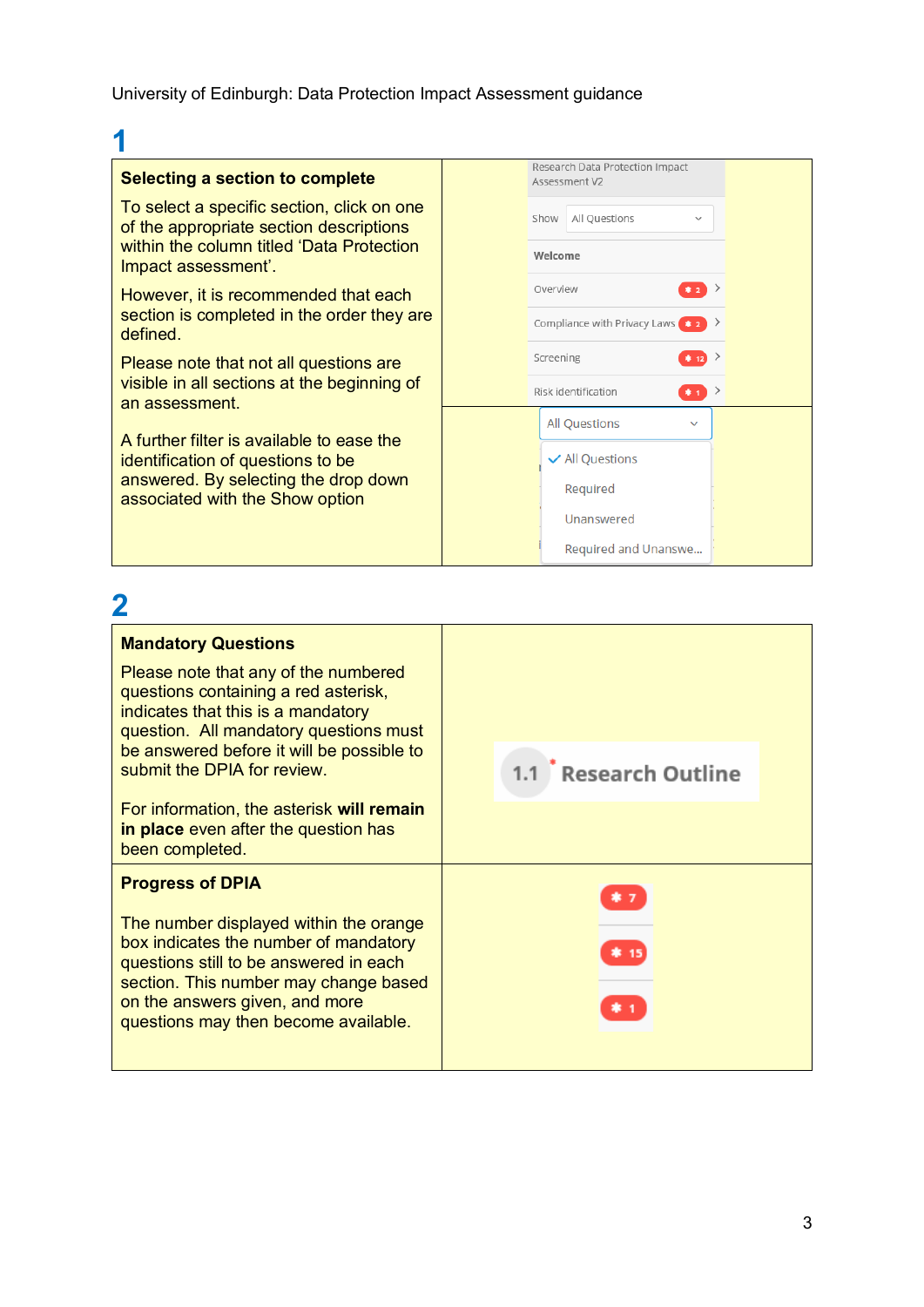# **3**

| To continue through the DPIA                                                                                                                                                                                    |  |
|-----------------------------------------------------------------------------------------------------------------------------------------------------------------------------------------------------------------|--|
| Once you have finished the section, click<br>on the next button, indicated by the little<br>arrow at the bottom of the screen, next<br>to the 'Save and Exit' button. This will<br>take you to the next section |  |
| To return to the previous section<br>Click on the previous button, indicated by<br>the little arrow at the bottom of the<br><b>screen.</b> This will take you to the<br>previous stage                          |  |

## **4**

| <b>To exit</b>                                                                                                                                         |               |
|--------------------------------------------------------------------------------------------------------------------------------------------------------|---------------|
| You can, at any time, click on 'Save and<br><b>Exit'.</b> When you want to continue work<br>on the DPIA, just click on the link in the<br>email again. | Save and Exit |

## **5**

| ີ                                                                                                                                                   |               |
|-----------------------------------------------------------------------------------------------------------------------------------------------------|---------------|
| <b>Submitting your DPIA</b>                                                                                                                         |               |
| Click the 'Submit' button at the bottom<br>right corner of the screen. Confirm that<br>you indeed have finished your DPIA and<br>wish to submit it. | <b>Auhmir</b> |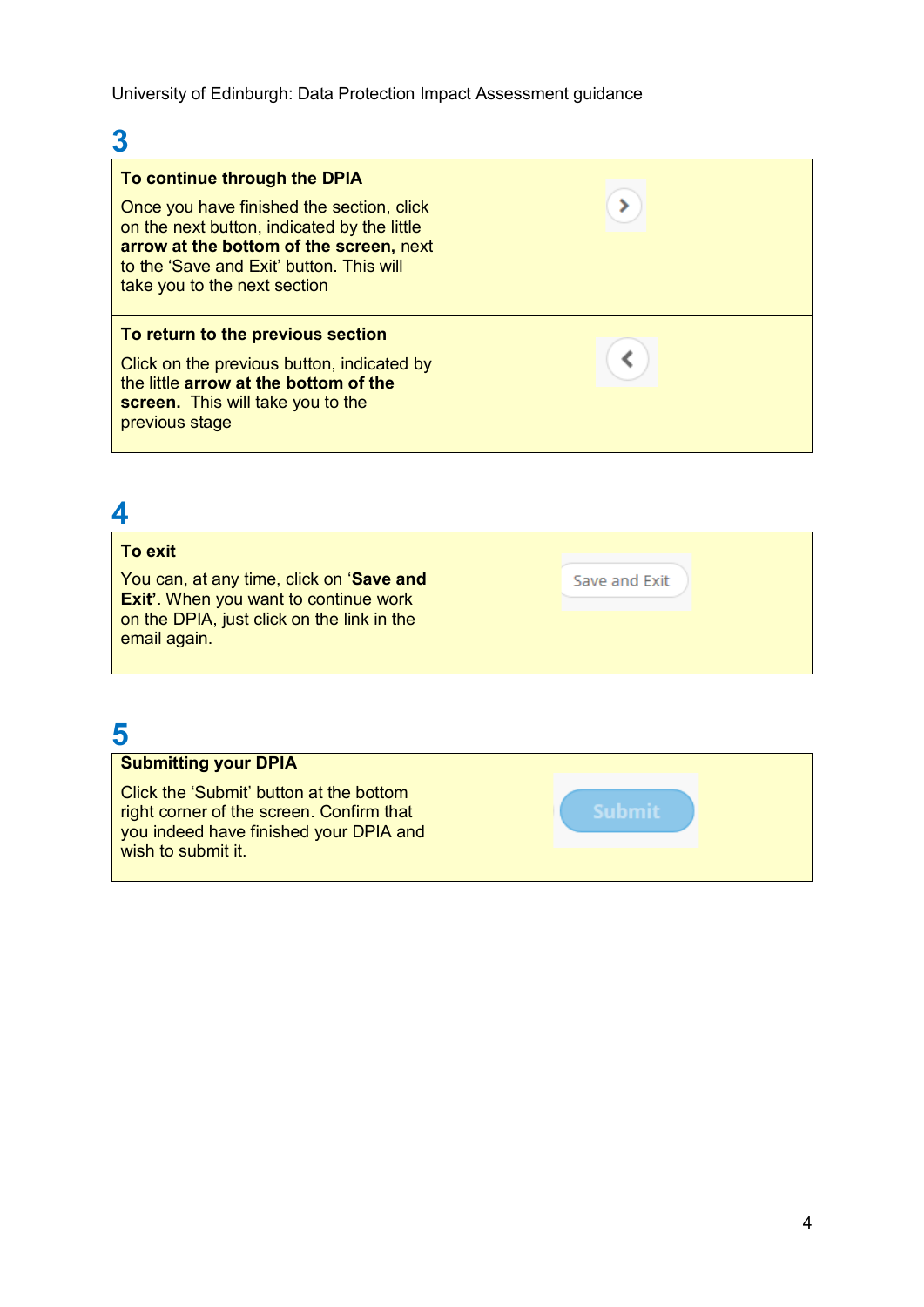### **The following offers a guide to the questions and to the comments functions:**



| <b>Textboxes - 'If necessary</b><br>clarify your answer'<br>These textboxes are not<br>mandatory $-$ if no<br>clarification is required, then<br>leave the textbox empty.                                                | If necessary, please clarify your answer<br>Please provide Justification |
|--------------------------------------------------------------------------------------------------------------------------------------------------------------------------------------------------------------------------|--------------------------------------------------------------------------|
| <b>Attaching documents</b><br>If you want to attach<br>documents, click on the left<br><b>icon under the textbox</b><br>depicting a paperclip.<br>The number next to the<br>icon, indicates the number<br>of attachments | o                                                                        |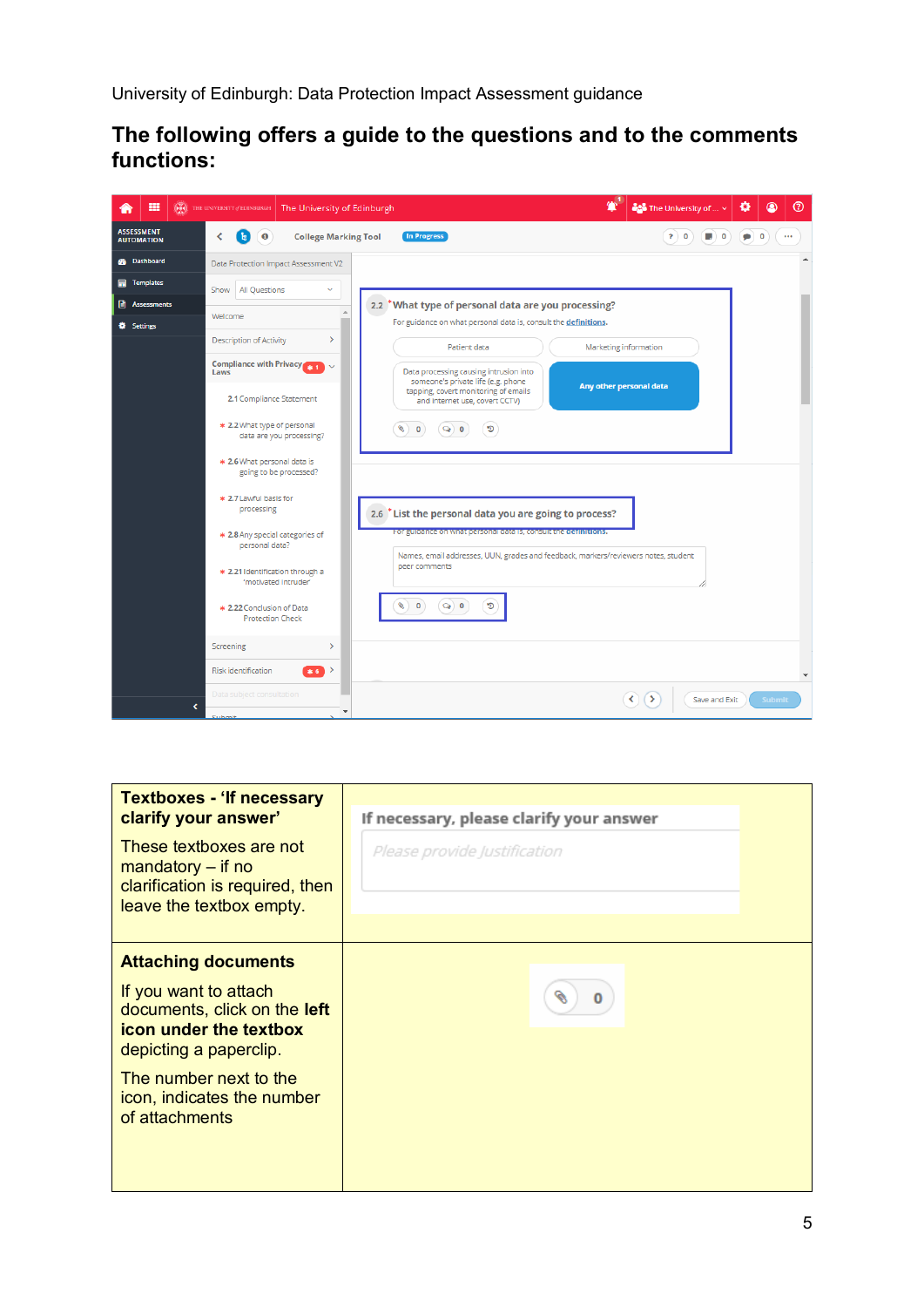| <b>Comments</b><br>To add comments for the<br>approver's attention<br>Click on the middle button<br>under the textbox, the<br><b>Comments icon button. The</b><br><b>Comments</b> pane appears. |                                                                                                                                                                                                                                                                                                   |
|-------------------------------------------------------------------------------------------------------------------------------------------------------------------------------------------------|---------------------------------------------------------------------------------------------------------------------------------------------------------------------------------------------------------------------------------------------------------------------------------------------------|
| Enter the text you want to<br>send to the approver, then<br>click the 'Send' button.                                                                                                            |                                                                                                                                                                                                                                                                                                   |
| The number next to the icon,<br>indicates the number of<br>comments added                                                                                                                       |                                                                                                                                                                                                                                                                                                   |
| <b>Note:</b> If a DPIA is released<br>under FOI, this will include<br>any comments you make.                                                                                                    |                                                                                                                                                                                                                                                                                                   |
| <b>Multiple Choice</b><br><b>Questions</b><br>On occasions, a number of<br>options will be presented.<br>On selecting the<br>appropriate option, the<br>selected item will be                   | What type of personal data are you processing?<br>2.2<br><b>Patient data</b><br><b>Marketing information</b><br>Data processing causing intrusion into<br>someone's private life (e.g. phone<br>Any other personal data<br>tapping, covert monitoring of emails<br>and internet use, covert CCTV) |
| highlighted in blue.<br>In certain circumstances,<br>the resultant answer will<br>dictate the following<br>questions to be answered                                                             | <b>Common Law duty of confidence</b><br>2.5<br>This only applies when you use, for example medical data or similar types of data that<br>individuals would not expect to see disclosed. Describe how you have obtained consent.<br><b>No</b><br>Yes                                               |

### **The following provides a step-by-step guidance through the DPIA:**

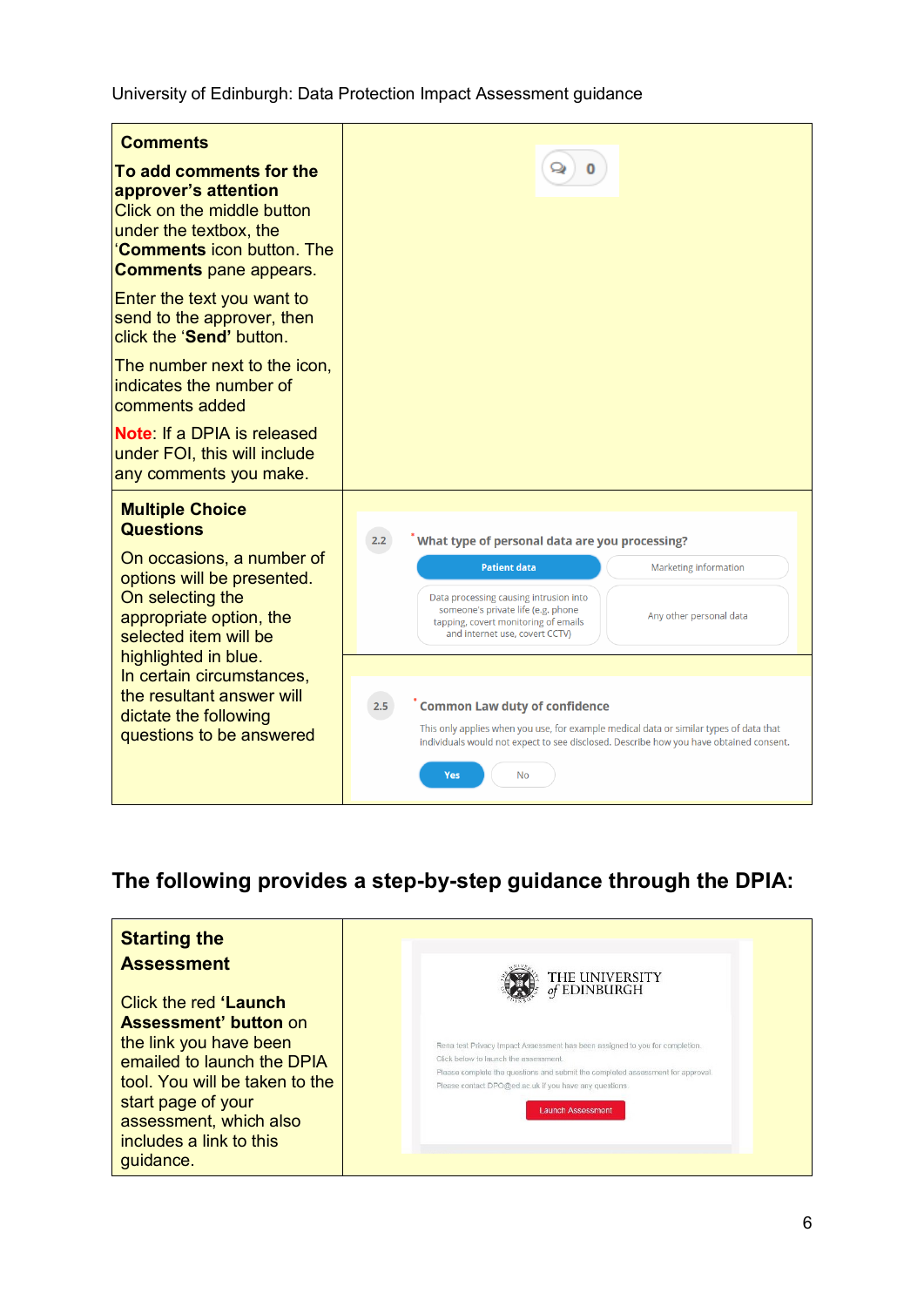### **Stage 1: Description of research project**

### **Describing the project**

In the left panel, click on '**Overview'**. Complete all fields as they are all mandatory.

Begin by outlining your research project. You can also upload documents describing your research and referring to the attachments.

Next, make a preliminary assessment for data usage by mapping data flows:

- How is the information collected, stored, used and deleted?
- What information is used?
- What it is used for?
- Who will have access to it?

The mapping can be done in the form of a flow chart, an information register, or a research brief.

### **Stage 2: Compliance with Privacy Laws**

Every research project using personal data must be compliant with privacy laws.

This second stage allows you to examine the project as a whole to ensure that you comply with all six data protection principles, that you have, for example, a legal basis and that what you want to do is covered in a privacy notice. By checking the legislation, you ensure that your project is compliant with all the relevant privacy and data protection legislation that apply. Also, if applicable, state which privacy notice covers your activity – though there is no need to add a link to the privacy notice.

| <b>Type of personal data</b>                                                                                                                                                                                    |                                                                                                                                                                  |  |  |  |
|-----------------------------------------------------------------------------------------------------------------------------------------------------------------------------------------------------------------|------------------------------------------------------------------------------------------------------------------------------------------------------------------|--|--|--|
| In question 2.2, you will be asked what type of personal data you are processing.                                                                                                                               |                                                                                                                                                                  |  |  |  |
| If you only process ordinary personal data<br>- no patient data, no data that may intrude<br>into somebody's private life and no data<br>for marketing purposes - then you will be<br>directed to question 2.6. | Any other personal data                                                                                                                                          |  |  |  |
| If you use data that could be considered<br>an intrusion into somebody's private life,<br>you will be directed to question 2.3, where<br>you will be asked to consider the Human<br><b>Rights Act.</b>          | <b>Data processing causing intrusion</b><br>into someone's private life (e.g.<br>phone tapping, covert monitoring<br>of emails and internet use, covert<br>CCTV) |  |  |  |
| If you use personal data for marketing, you<br>will be directed to question 2.4 and asked<br>about PECR compliance.                                                                                             | <b>Marketing information</b>                                                                                                                                     |  |  |  |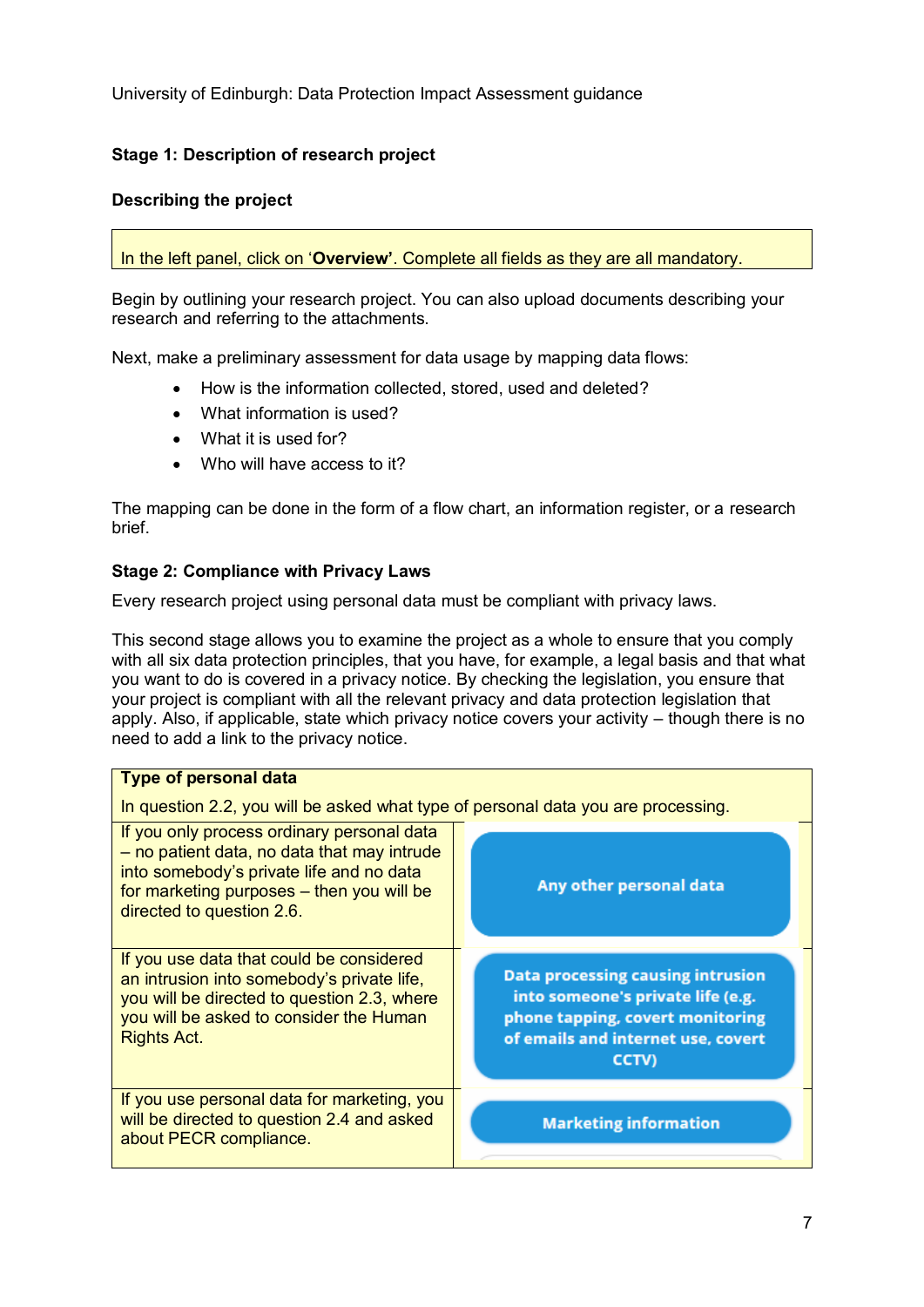If you use patient data, you will be directed to question 2.5 where you will be asked to consider the common law duty of confidentiality.

| <b>Patient data</b> |  |
|---------------------|--|
|                     |  |

If your planned processing activities are likely to cause an intrusion into somebody's private, life, Article 8 of the Human Rights Act (HRA) comes into play. Article 8 protects the right to a private and family life. This can include reading the private emails an employee sends from their work email account, phone tapping, or insisting that every employee be contactable during their annual leave.

The common law duty of confidentiality is a law that sits beside the GDPR and needs to be considered separately. Essentially it means that someone shares personal information in confidence and expects that it be kept 'secret. This usually applies only when patient data obtained through or from the NHS are used. The general position is that, if information is given in circumstances where it is expected that a duty of confidence applies, that information cannot normally be disclosed without the data subject's consent.

### **International transfer**

In question 2.15, you will be asked whether you are sending personal data outside the EEA. If you click 'no', you will be directed to question 2.19.

If you click 'yes', you will be directed to question 2.16, which asks whether you send the data to one of the 'adequate', 'safe' countries. If you click on one of these countries, you will be directed to question 2.19.

If you click 'none of the above', you will be directed to question 2.17, where you will be asked which countries you send the data to. Then, in question 2.18, you will be asked for the safeguards in place for sending the data to that country/these countries.

*Please also see Stage 4: Risk Identification*

### *The 'motivated intruder test'*

One of the most frequently used methods of protecting datasets is by attempting to anonymise the data. The 'motivated intruder' test allows you to check if what you have done is sufficient or whether there is a real risk of individuals still being identified. The test is also applied for photography, for example, where you might take photos at an event to put onto the internet. Key question is the motivation: whether anyone would have the motivation to carry out re-identification.

The 'motivated intruder' is going to be a person who starts without any prior knowledge but who wishes to identify the individual whose personal data you have anonymised. This test is meant to assess whether there would actually be a 'motivated intruder' and whether the 'motivated intruder' would be successful. The basis is that this 'motivated intruder' has access to resources such as libraries and the internet, but does not have computer hacking skills and criminal intention such as burglary.

Thus, your deliberations will be: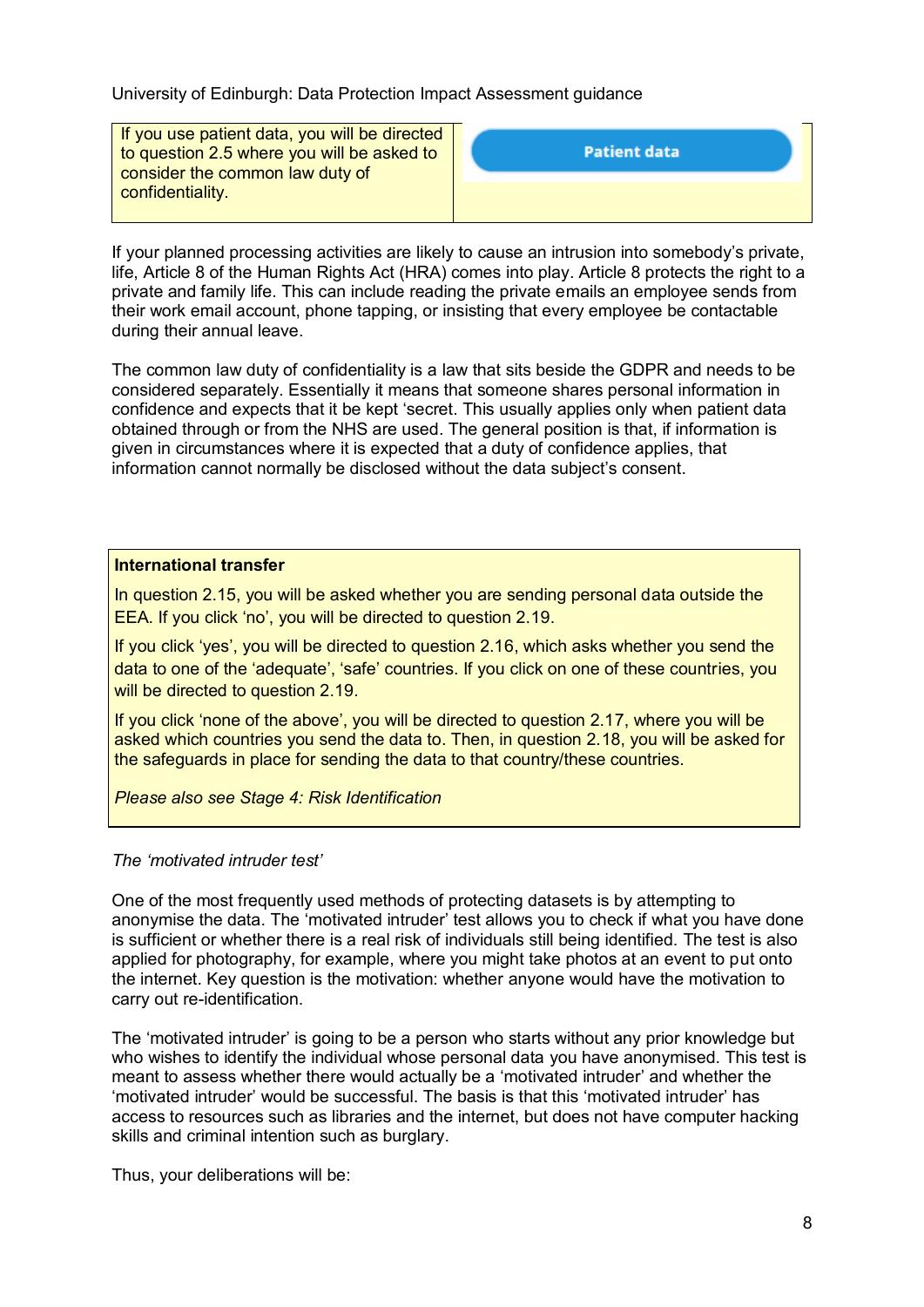- Is the data likely to attract a 'motivated intruder? This attraction could be
	- o finding out personal data about someone else, for nefarious personal reasons or financial gain;
	- $\circ$  the possibility of causing mischief by embarrassing others the more sensitive the data is (e.g. health information), the more likely it is to attract a motivated intruder
	- $\circ$  revealing newsworthy information about public figures;
	- $\circ$  political or activist purposes, e.g. as part of a campaign against a particular organisation or person; or
	- $\circ$  curiosity, e.g. a local person's desire to find out who has been involved in an incident shown on a crime map.
- What is the risk of jigsaw attack, i.e. piecing different bits of information together to create a more complete picture of someone? Does the information have the characteristics needed to facilitate data linkage – e.g. is the same code number used to refer to the same individual in different datasets?
- What other 'linkable' information is available publicly or easily?
- What technical measures might be used to achieve re-identification?

If you have any doubt, obtain advice from your local data protection champion or the Data Protection Officer.

#### [Data Protection Champions](https://www.wiki.ed.ac.uk/display/FoIP/Data+Protection+Champions)

#### [Data Protection Officer contact details](https://www.ed.ac.uk/profile/data-protection-officer)

Finally, decide whether the answers you have provided show that the activity is data protection compliant by answering question 2.22.

### **Stage 3: Screening**

Answer all questions with 'yes' or 'no'. Should you need to provide more detailed information to explain the project, do so.

The screening questions are there to guide you towards the more in-depth and all-important risk analysis stage. This stage is at the core of any DPIA and is what distinguishes it from a straightforward legal compliance check.

Question 3.13 then asks you to consider how best to approach the risk assessment stage and who to consult. This could be other members of your research team, a representative of the sponsor, members of the Research Support Office, external collaborators, a supervisor or principal investigator. These people are called 'stakeholders'.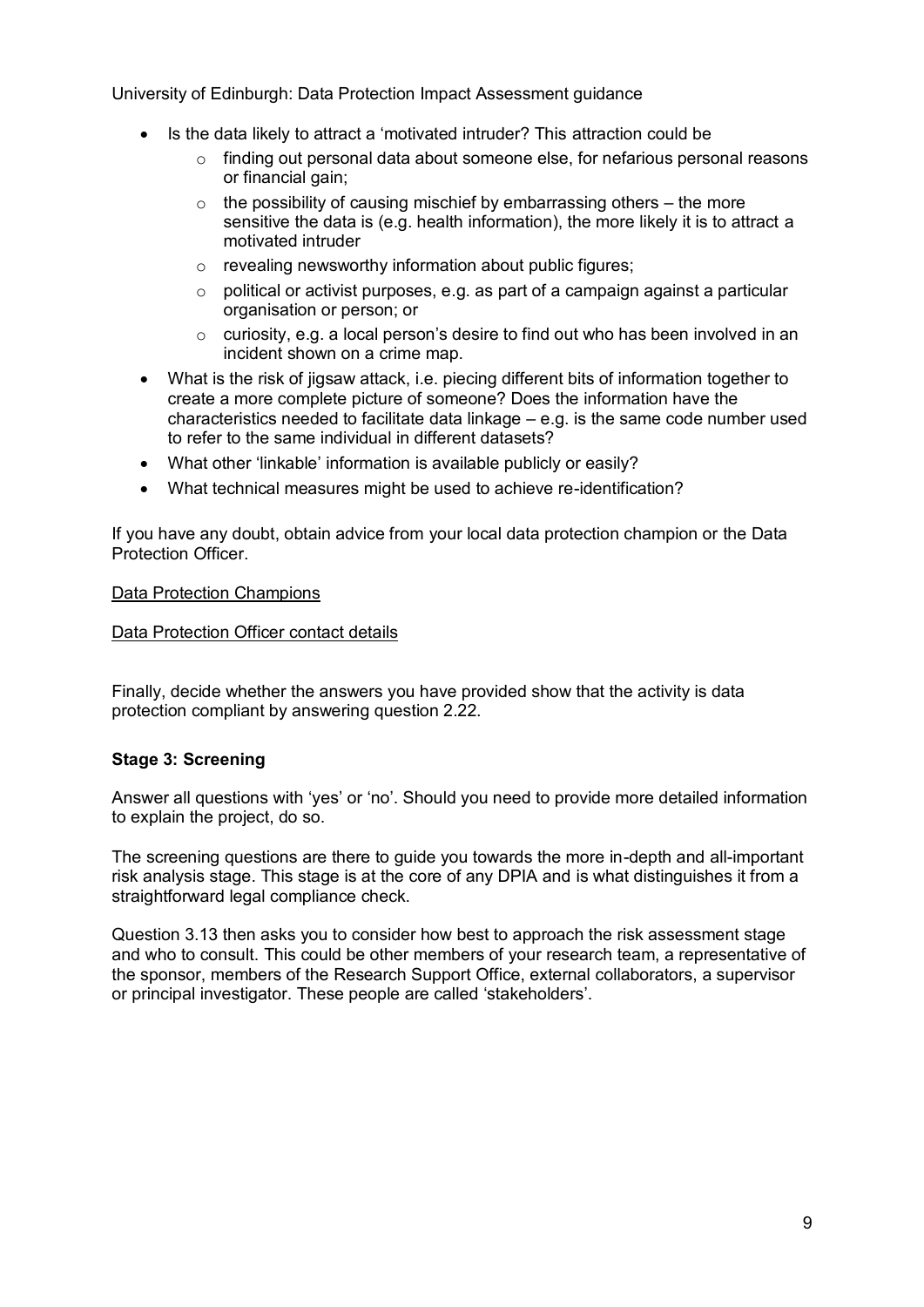### **Stage 4: Risk identification and mitigation**

### **Risk Identification**

In the '**Risk identification'** section, you find a list of possible risks. If the risk does not apply to your activity, click '**No'**.

If the risk applies, click on '**Yes'**. Then answer the following three questions, what '**Mitigation'** measures you can implement, '**Likelihood'** of the risk manifesting after mitigation and '**Impact'** on data subjects and the University if the risk manifests even after mitigation.

One of the first actions to complete is to work with the stakeholders you have identified at the end of stage 3. You now need to consider in more detail what the interest of these various stakeholders are and the level of involvement they will have in the DPIA. You need to conduct an initial consultation, a brainstorming session, to identify any potential risks to the data subjects and record these risks in the table below according to the categories:

- Risks to individuals: risks affecting people directly, e.g. new surveillance methods, disclosure of sensitive personal data.
- Corporate risks: sanctions, fines, loss of reputation.
- Compliance risks: non-compliance with specific legislation.

From this, you should start to form a clear picture about how significant the risks are, and whether there are previously unseen risks.

Section 4 provides you with a list of possible risks – decide which ones apply to your activity. This identification of risks should be treated very much as a work in progress – if at a later stage, a risk that you discarded does manifest, you can reopen the DPIA and amend it.

Once you have identified a risk, the next question asks for any mitigation measures you can take to either reduce or completely eliminate the risk.

There are two types of solutions to privacy risks – avoidance measures and mitigation measures:

An avoidance measure is a means of dissipating a risk. It refers to the exclusion of technologies, processes, data or decision criteria, in order to avoid particular privacy issues arising. Examples are:

- Minimisation of personal data collection.
- Non-collection of contentious data items.
- Active measures to preclude the use of particular data items in the making of particular decisions.
- Active measures to preclude the disclosure of particular data items.

A mitigation measure is a feature that compensates for privacy intrusive aspects of a design. A mitigation measure may compensate partially or wholly for a negative impact. Examples are: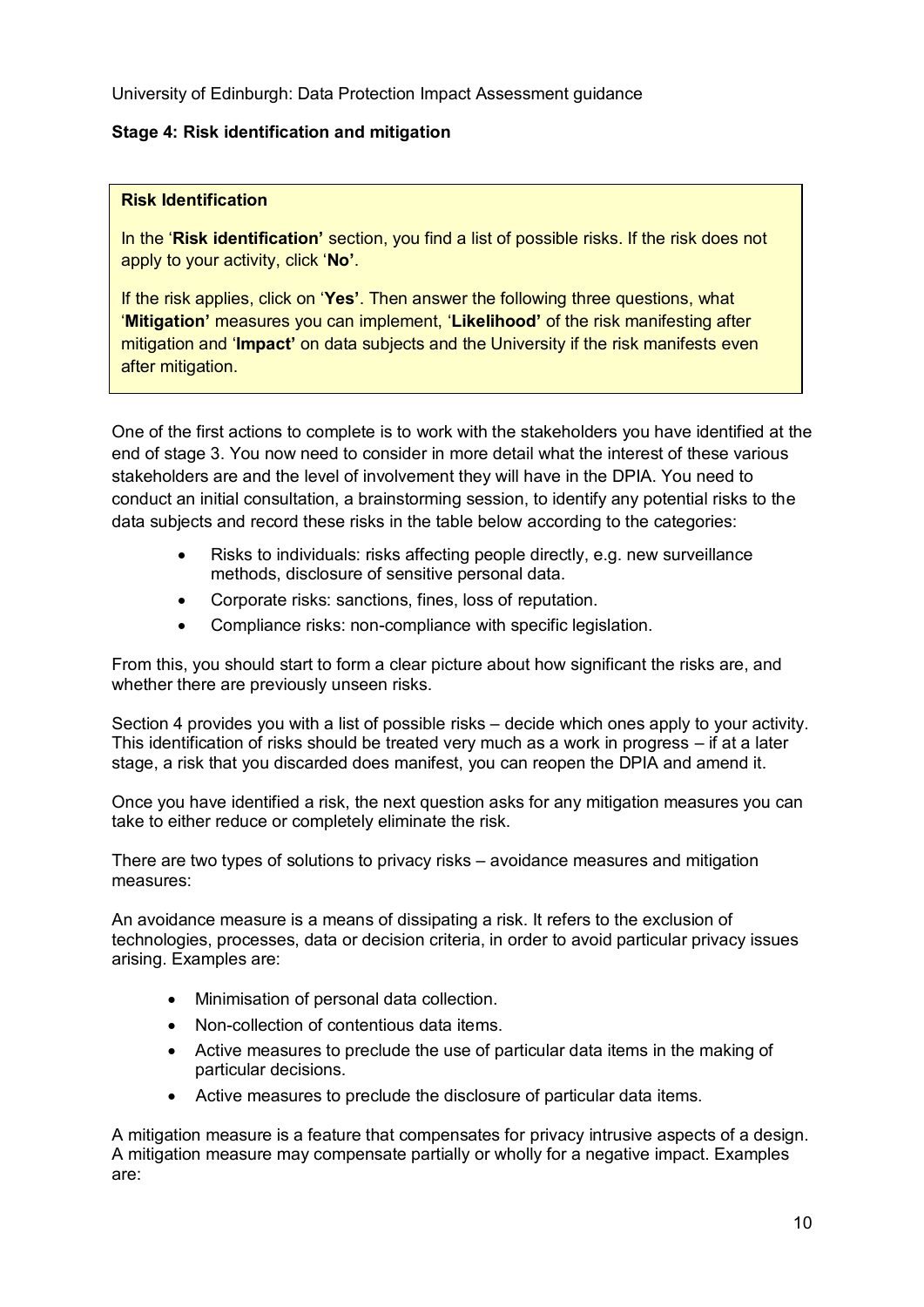- Minimisation of personal data retention by not recording it, or by destroying it as soon as the transaction for which it is needed is completed.
- Destruction schedules for personal information which are audited and enforced.
- Limits on the use of information for a very specific purpose, which strong legal, organisational and technical safeguards preventing its application to any other purpose design, implementation and resourcing of a responsive complaints-handling system, backed by serious sanctions and enforcement powers.

Under some circumstances it may be appropriate to recognise and accept the privacy risk without mitigation where the likelihood of it being realised or the impact would be low. However, this must be carefully considered, and must not be done simply as an alternative to taking action.

In the 'Likelihood' and 'Impact' questions, assess whether the residual risk after the mitigation measures have been implemented is likely to manifest and what impact it would have on the data subjects and the University.

A new possible risk has been added which will be approved by the respective Head of College or Director of Support Area. In July 2020 the European Court of Justice issued a decision that invalidated the Privacy Shield which had worked as a safeguard for transferring personal data to the United States of America. The reason for this was that that the Privacy Shield cannot appropriately safeguard personal data if a government agency (e.g. Police, CIA, NSA in the US relying on the Patriot Act), wishes to access the data. Essentially any transfer using the Privacy Shield is now unlawful, which means that all international data transfers outwith the EEA require appropriate contracts using the Standard Contractual Clauses (SCCs). There are, however, situations where SCCs are not possible, or where the supplier will refuse to sign them. In these situations, it is even more important for you to argue why the data are unlikely to be of any interest to government agencies in the recipient country. The new question  $4.44 - 4.46$  asks for a risk assessment of transferring personal data outwith the EEA using the SSCs.

Once you have answered all questions listing possible risks, conduct a 'brainstorming' consultation with the stakeholders to identify any other potential risks to the data subjects and record them in the final questions. Conduct the same assessment – mitigation measures, likelihood of residual risk manifesting and impact on data subjects and University as you have done for the listed risks.

### **Additional risks**

**following the list of possible risks** If you have identified risks that are not listed in the question, add them in the questions

#### **Stage 5: Review**

As you close the DPIA you should consider when it will be reviewed and how the review will be carried out.

The purpose of a review is to ensure that the measures introduced as part of the DPIA are working effectively. It is expected that such a review, particularly in the case of major DPIAs, will be carried out as part of the wider review into the effectiveness of the project or programme deliverables. For smaller DPIAs, the review may be carried out as a standalone process. Either way, upon completion of the DPIA you should record how this review will be carried out, by whom, and when.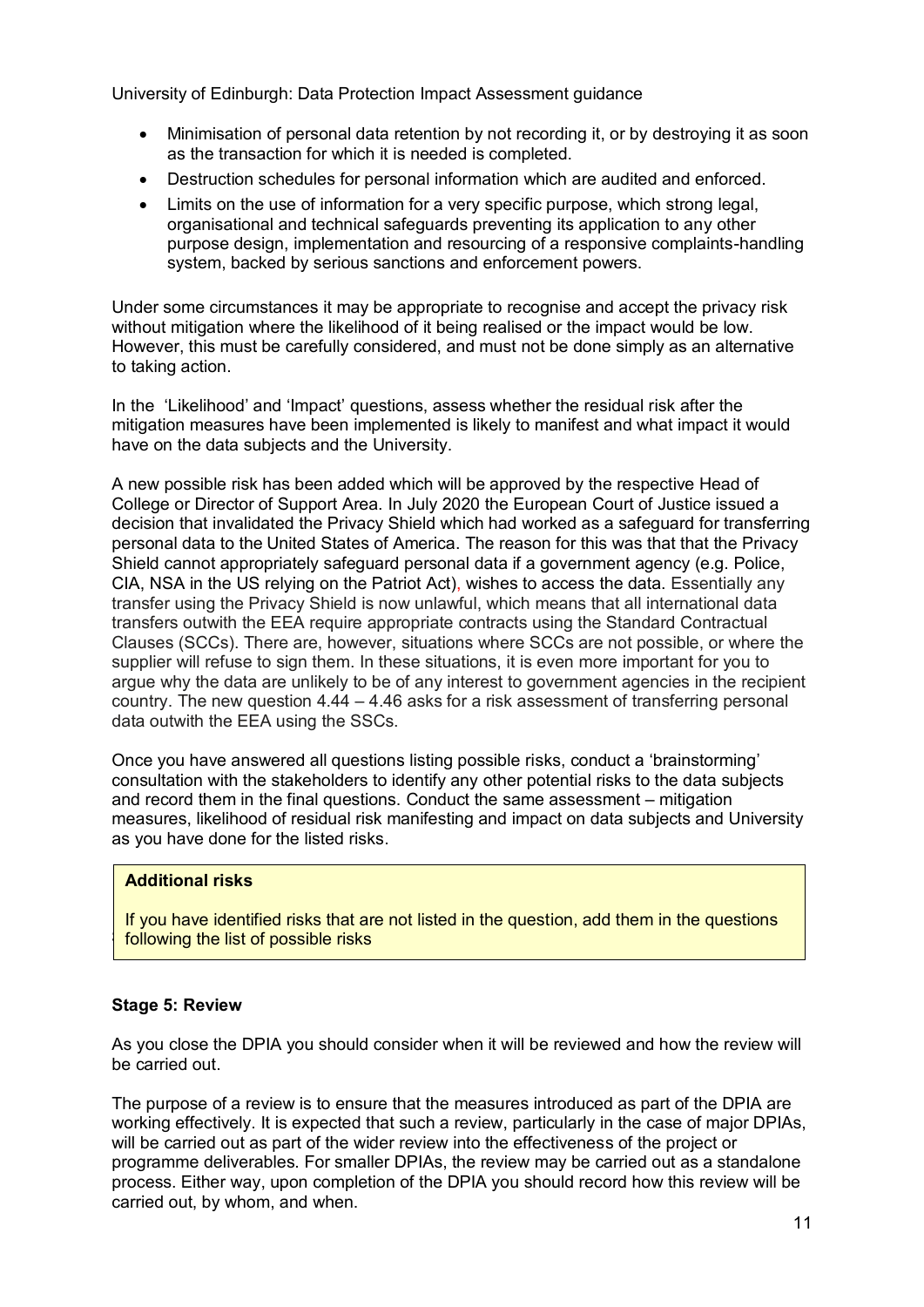### **Stage 6: Submission**

Once you have finished inputting all answers and information, the DPIA will be ready for approval by the DPO. You can 'Save and Exit' the DPIA if you wish to revisit any sections before submitting – only submit when you feel that you have answered all questions to the best of your knowledge.

| <b>Submitting your DPIA</b>                                                                                                                      |        |
|--------------------------------------------------------------------------------------------------------------------------------------------------|--------|
| Click the 'Submit' button at the bottom right corner of<br>the screen. Confirm that you indeed have finished your<br>DPIA and wish to submit it. | Suhmit |

The DPO will be notified and will assess the DPIA. If the DPO has any further questions, these will be entered into the system and you will receive an email informing you that you need to provide more details.

### **Ad hoc reviews**

Additionally, whenever you realise that there are changes to the activity that may affect the risks, you will need to amend the DPIA.

To open a completed DPIA for your review or amendment, email the DPO and ask for the DPIA to be opened. You will receive the same email as when you started the DPIA.

| <b>Re-starting the</b>         |                                                                                 |
|--------------------------------|---------------------------------------------------------------------------------|
| <b>Assessment</b>              | THE UNIVERSITY<br>of EDINBURGH                                                  |
| Click the red 'Launch          |                                                                                 |
| <b>Assessment' button on</b>   |                                                                                 |
| the link you have been         | Rena test Privacy Impact Assessment has been assigned to you for completion.    |
| emailed to launch the DPIA     | Click below to launch the assessment.                                           |
| tool. You will be taken to the | Please complete the questions and submit the completed assessment for approval. |
|                                | Please contact DPO@ed.ac.uk if you have any questions.                          |
| start page of your             | <b>Launch Assessment</b>                                                        |
| assessment.                    |                                                                                 |
|                                |                                                                                 |
|                                |                                                                                 |
|                                |                                                                                 |

Make the changes you need and re-submit the DPIA.